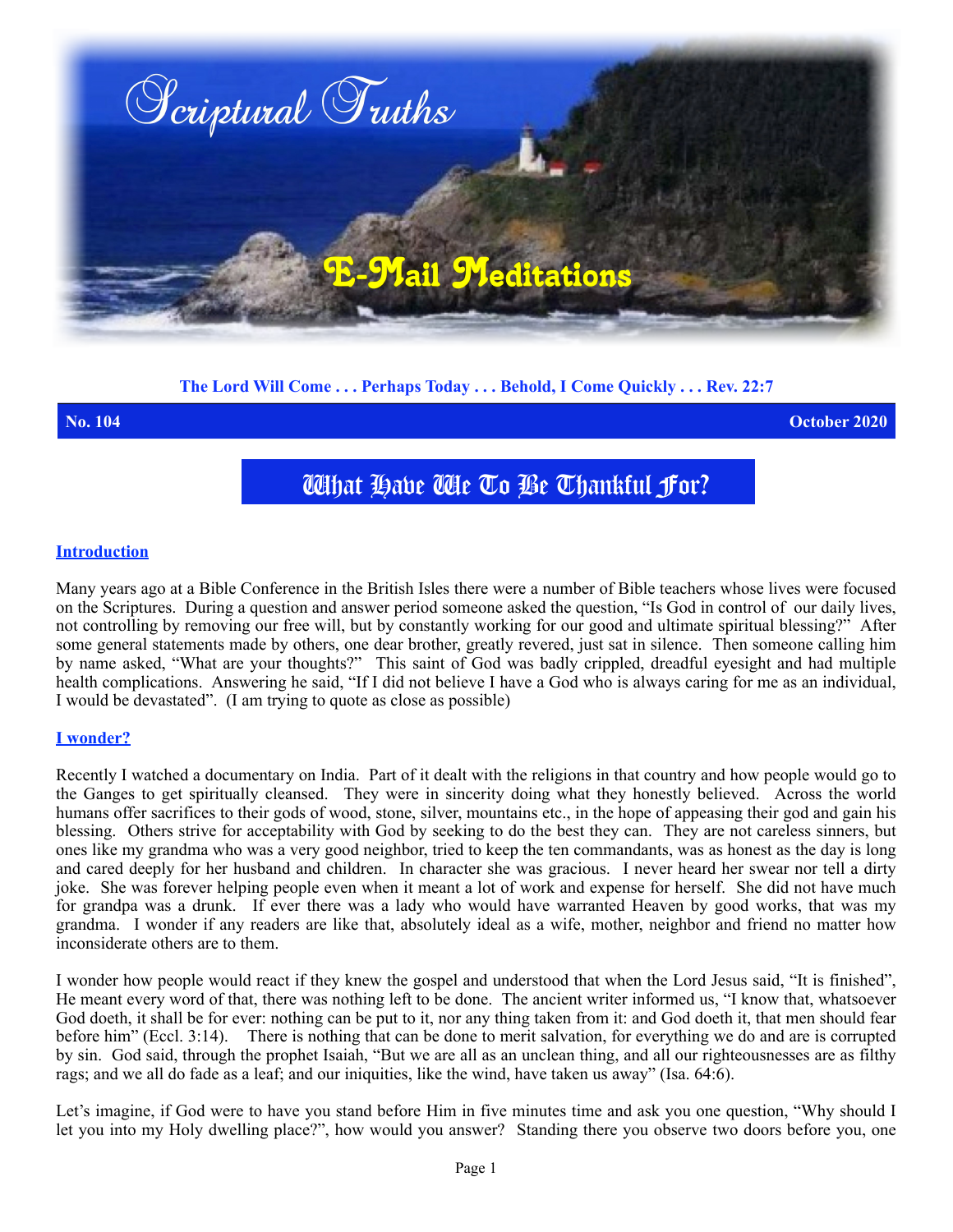labeled "Heaven" and the other labeled "Hell". Once you have given your reason why you ought to be let into Heaven, one of the two doors opens and that is it. There is no second chance to give your answer and no modifying it. If you answer:

- a) "I believe in God", wrong answer
- b) "I always went to church and sincerely sought to do the best I could", wrong answer
- c) "I never had time to think about it" or, "I was hurt by a person who said they were a believer and they turned me off", wrong answer
- d) "I accepted that which my minister had said", wrong answer

For every one of the above answers, the door to Heaven would remain fast shut and the door to Hell would open.

Not being satisfied and trying to get into Heaven and escape Hell, the individual asks God, "Why am I not going into Heaven?" The Lord would answer, for several reasons:

- a) You refused to obey me when I commanded all men to repent (Acts 17:30).
- b) You deliberately continued to try to do the best you could even though I said, "Not by works" (Eph. 2:9).
- c) You willfully rejected my free gift of eternal life (Rom. 6:23) and the sacrifice of My Son as your Substitute (Isa. 53:4-6).

## **Things to be thankful for:**

There are thousands who can be thankful to God for:

- a) Having clarity of mind in that not only have they heard the gospel message, but understood it.
- b) Warning in advance that there is an eternity where each of us will live and never to die, in either Heaven or Hell.
- c) Knowing that there is a way of escape from eternal damnation and the individual can know in this life they will never be in Hell.
- d) Knowing in advance that when the moment comes for their last breath, one who has accepted the Lord as their personal Saviour will immediately go to be with the Lord Jesus in Heaven.
- e) That while still in this body and having presence of mind, an individual has the opportunity to accept the offer of salvation.
- f) The Holy Spirit who seeks to prick the conscience reminding them at every sickness or death that there is an eternity to come.

### **What have I to be thankful for?**

The answer to this question deals with two perspectives; the present and the future.

- a) While I am alive and despite being house bound due to the virus, I can thank God for a goodly measure of health, a sound mind and nice place to call home. I have a clean bed and warm blankets for when the weather gets cold. The blessing of having easy access to gas or electricity to heat my home and car, cook my food, and clean water to drink. The ability to play music, to hear the birds in the springtime, to taste delicious food, to see the beauty of the mist in the morning or the sunset over a shimmering sea, the stars in their brightness, the ability to speak and be understood, to hear and enjoy conversing with other people; money in my hands to pay my bills or provide for my family and others by buying groceries, and the blessing of touch when I can feel the comforting loveliness of being held by someone close.
- b) In the spiritual realm, God can be thanked for the still open offer of salvation. The pledged assurance by God that "All who come to Him He will never cast out", that God still says, "Come now, and let us reason together, saith the LORD: though your sins be as scarlet, they shall be as white as snow; though they be red like crimson, they shall be as wool" (Isaiah 1:18). Almost the last word in the Word of God is "Come", "And the Spirit and the bride say, Come. And let him that heareth say, Come. And let him that is athirst come. And whosoever will, let him take the water of life freely" (Revelation 22:17). Those who are saved can thank God for being able to have scriptures in our mother tongue; to approach God, and being His child, can call God "Father"; give thanks for daily food, guidance in the day and protection all the day and night; for the blessed assurance of eternal salvation and the assured knowledge we shall never perish for none and nothing can pluck us out of the hands of Christ and God (John 10:28-29). The words of the old hymn are still true:

Come to the Savior now, He gently calls to you; In true repentance bow, let Him your heart renew. Christ came that you may know salvation, peace, and love, True joy on earth below, a home in heaven above.